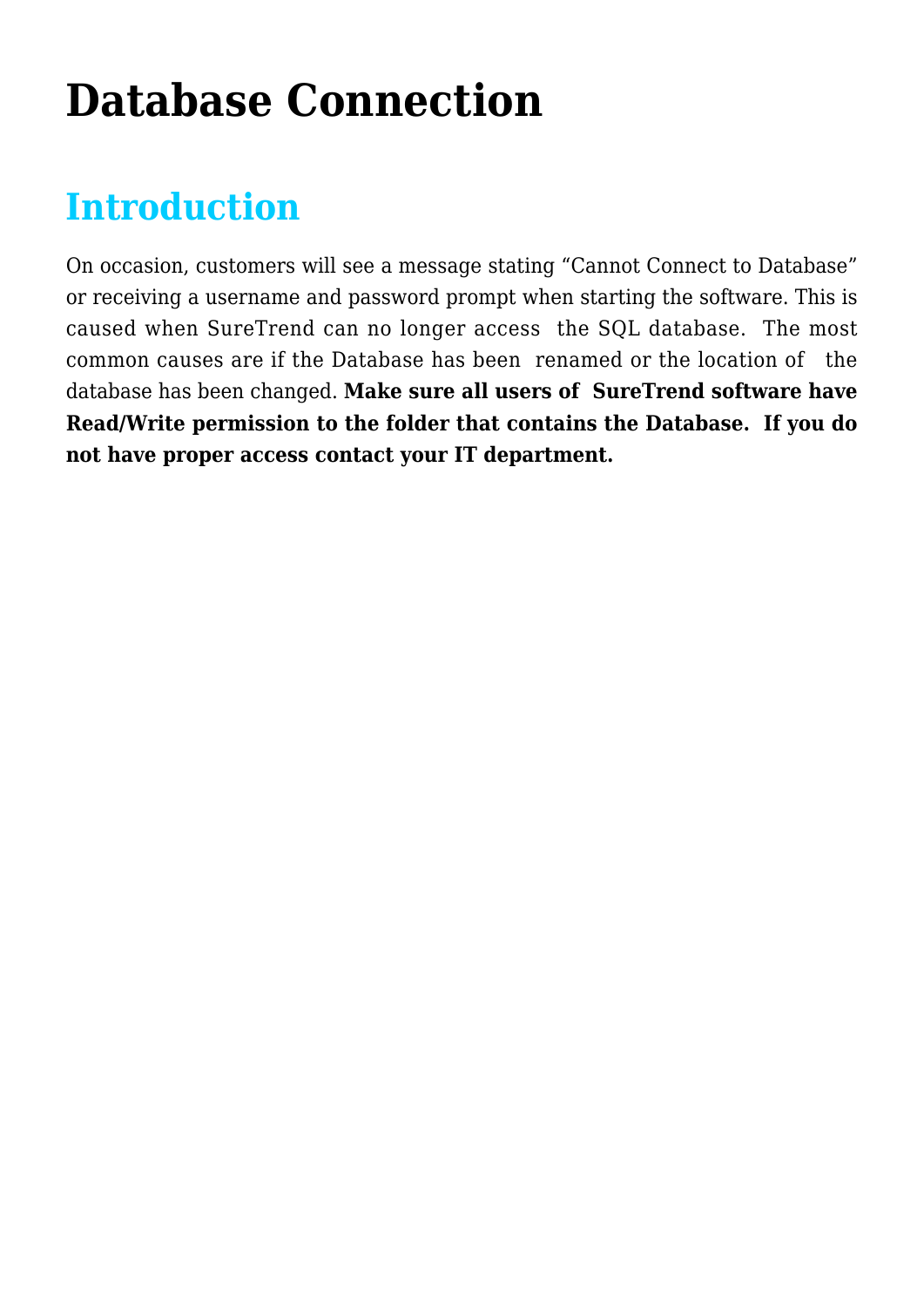| SureTrend Login  |        |
|------------------|--------|
| <b>User Name</b> |        |
|                  |        |
| Password         |        |
|                  |        |
| Login            | Cancel |
|                  |        |
|                  |        |

## **Solution**

If this is affecting a new SureTrend user who has no data in the application then the software was most likely installed with the "Multiuser – Distributed" checkbox selected. Have the customer uninstall the software and reinstall it without checking the "Multiuser – Distributed Network" Complete instructions on a standard installation can be located here: <https://help.hygiena.com/kb-doc/s4-standard-installation/>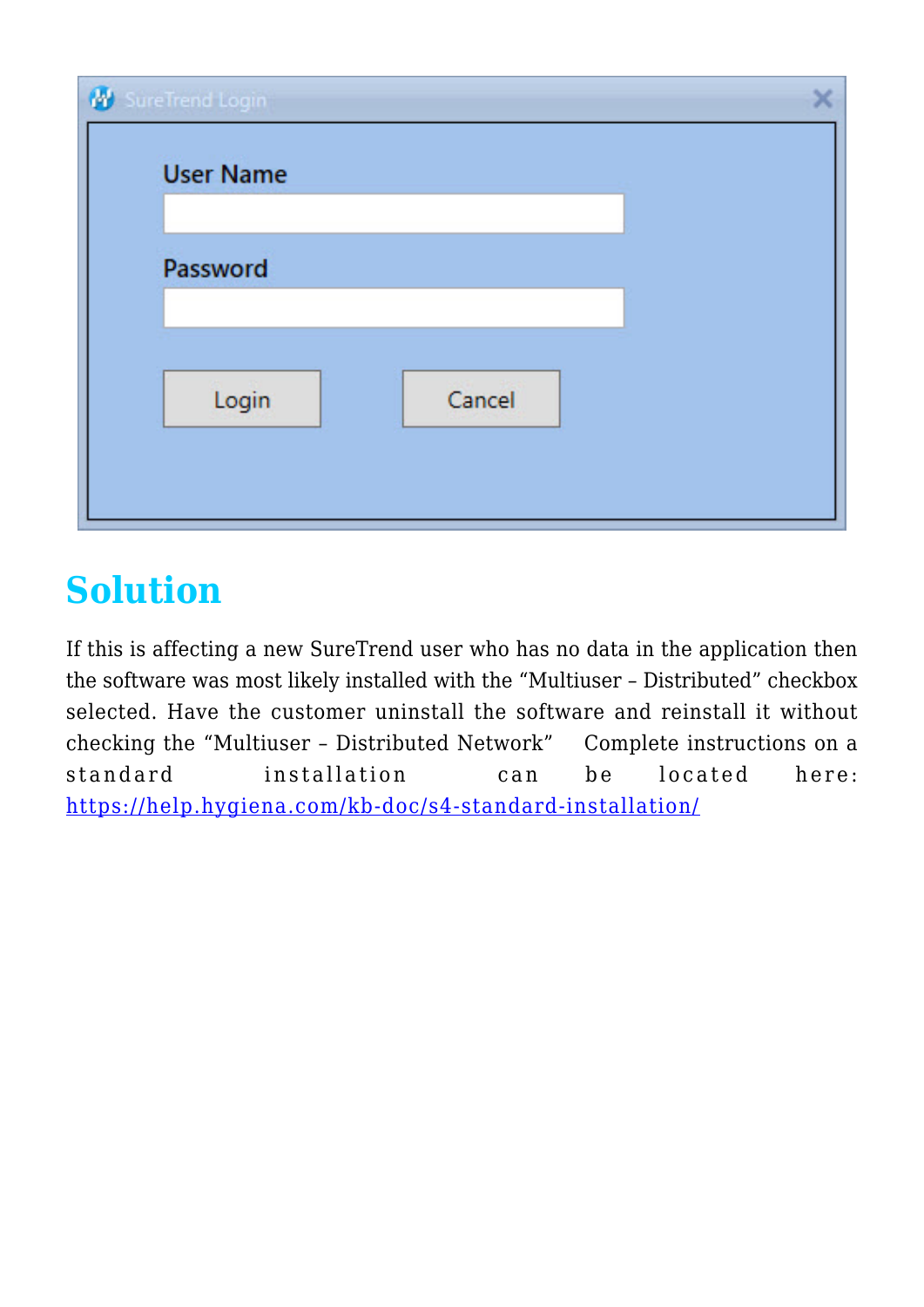| Hygiena SureTrend Data Analysis 4.0 - InstallShield Wizard        |                                                                                                                                                                                                                                                                                                                                                                                                                  | × |
|-------------------------------------------------------------------|------------------------------------------------------------------------------------------------------------------------------------------------------------------------------------------------------------------------------------------------------------------------------------------------------------------------------------------------------------------------------------------------------------------|---|
| <b>Select Features</b><br>Select the features setup will install. |                                                                                                                                                                                                                                                                                                                                                                                                                  |   |
|                                                                   | Select the features you want to install, and deselect the features you do not want to install.<br>-Description-<br>Multiuser - Distributed Network<br>Multiuser - Distributed Network.<br>will install the component that<br>will allow other computers.<br>running SureTrend to access<br>data on this computer.<br>0.00 MB of space required on the C drive.<br>152340.39 MB of space available on the C drive |   |
| <b>InstallShield</b>                                              | $\leq$ Back<br>Next<br>Cancel                                                                                                                                                                                                                                                                                                                                                                                    |   |

If this is affecting a current SureTrend user and the database exists on a network drive then the path to the SQL database or its name most likely changed. Have the user change the name of the database back to what it was originally, or move the file back to where it was before. Alternatively you can direct the SureTrend 4 software to the correct file location **(Read/Write access is mandatory in order to access the database and Sync your data)** Go to the "Admin" tab then select" Server Configuration Setting" and type in the correct database file location.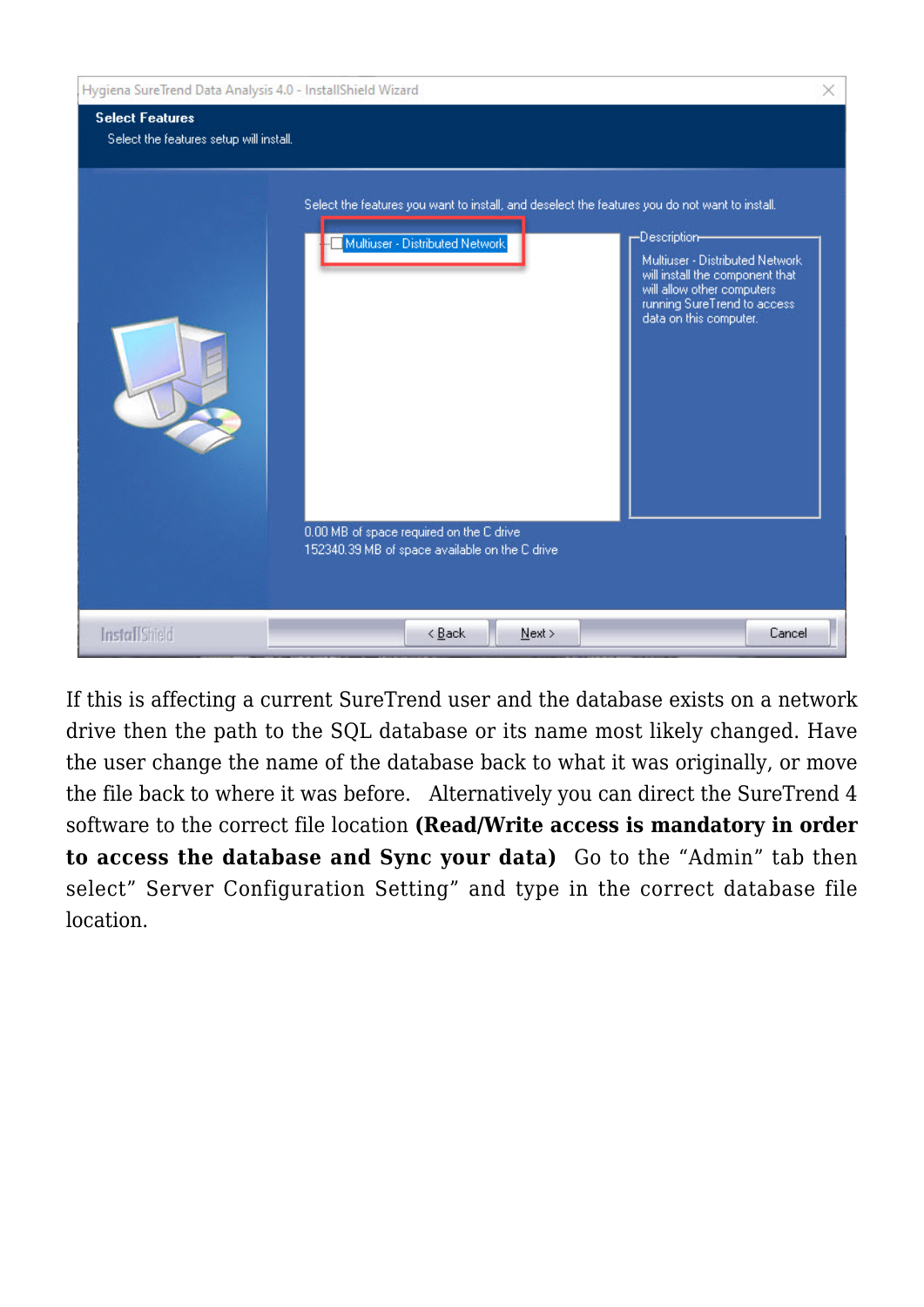

If this is affecting a current SureTrend user and the database exists on a network with a **distributed** setup then they need to make sure that the network is accessable and operating normally. They will have to contact their IT group to check on this or fix the issue. Read/Write access is mandatory for the SureTrend 4 software to work properly.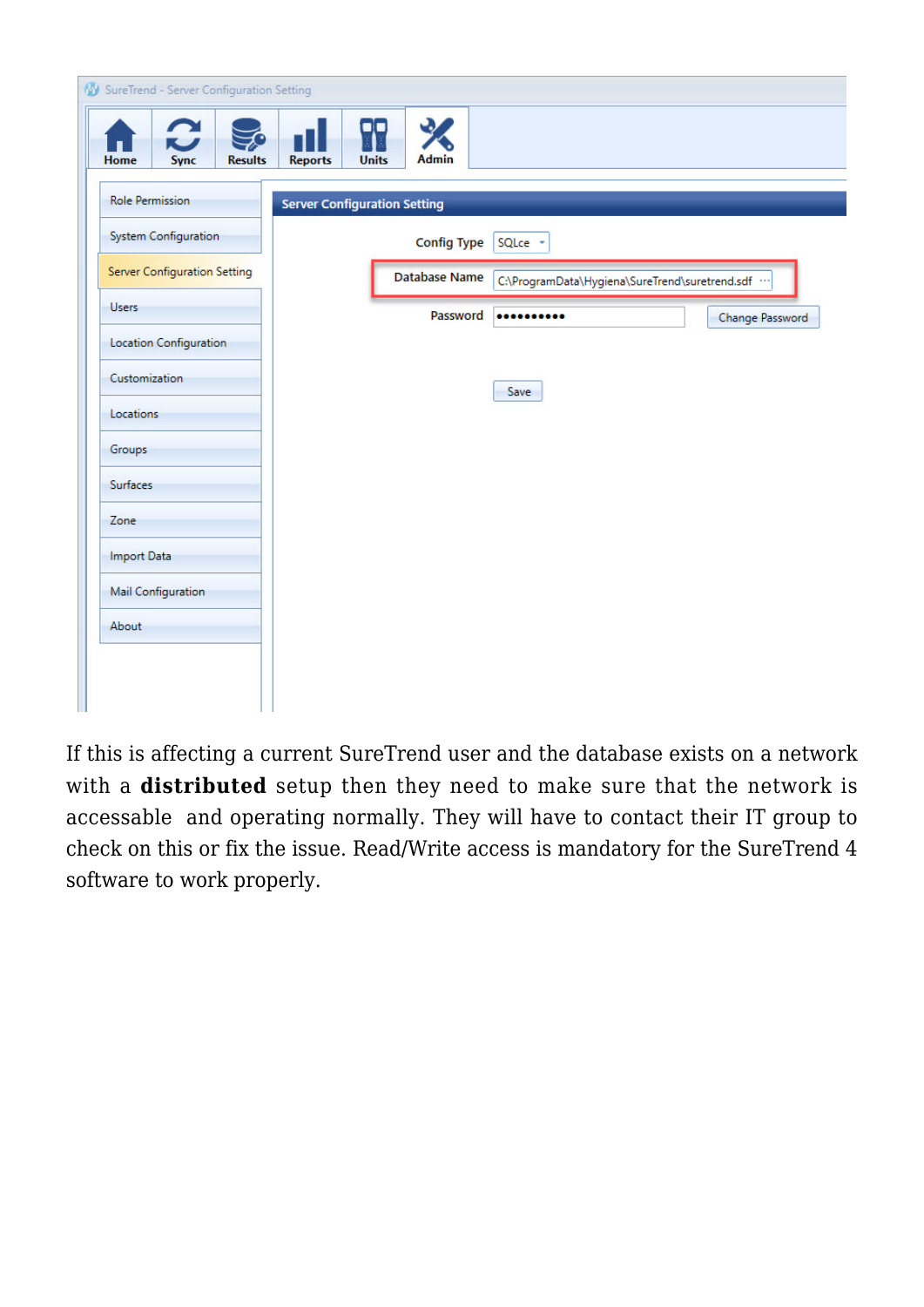| Home<br><b>Sync</b><br><b>Results</b> | <b>Units</b><br><b>Admin</b><br><b>Reports</b> |
|---------------------------------------|------------------------------------------------|
| <b>Role Permission</b>                | <b>Server Configuration Setting</b>            |
| System Configuration                  | Config Type<br>Distributed                     |
| Server Configuration Setting          | Server<br>localhost                            |
| <b>Users</b>                          | Port<br>83                                     |
| Location Configuration                |                                                |
| Customization                         | Save                                           |
| Locations                             |                                                |
| Groups                                |                                                |
| Surfaces                              |                                                |
| Zone                                  |                                                |
| <b>Import Data</b>                    |                                                |
| <b>Mail Configuration</b>             |                                                |
| About                                 |                                                |
|                                       |                                                |

If this is affecting a current SureTrend user and the database exists on **SQLServer** then they need to make sure that they have read-write access to the location of the SQLserver. They will have to contact their IT group to check on this or fix the issue. Read/Write access is mandatory for the SureTrend 4 software to work properly.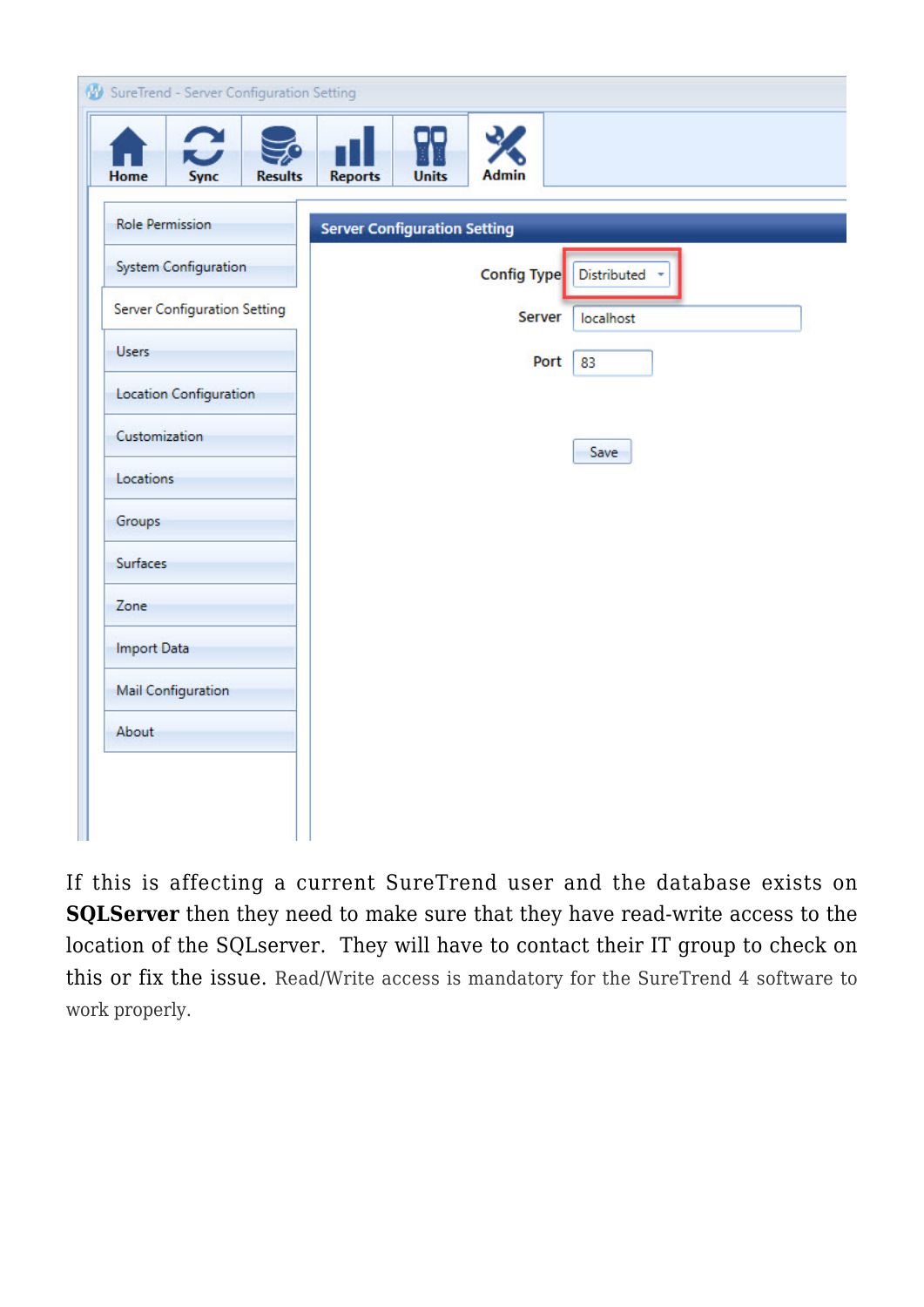| Home<br>Sync<br><b>Results</b> | <b>Admin</b><br><b>Reports</b><br><b>Units</b> |
|--------------------------------|------------------------------------------------|
| <b>Role Permission</b>         | <b>Server Configuration Setting</b>            |
| <b>System Configuration</b>    | <b>Config Type</b><br>SQLServer -              |
| Server Configuration Setting   | Server                                         |
| <b>Users</b>                   | <b>Database Name</b>                           |
| Location Configuration         | <b>O</b> Use Windows Integrated Security       |
| Customization                  | Specify Credentials                            |
| Locations                      |                                                |
| Groups                         |                                                |
| <b>Surfaces</b>                | Save                                           |
| Zone                           |                                                |
| <b>Import Data</b>             |                                                |
| <b>Mail Configuration</b>      |                                                |
| About                          |                                                |
|                                |                                                |
|                                |                                                |
|                                |                                                |

If the user does know where the SureTrend.sdf file is located or is not sure of the name they should search for it in the windows explorer app by typing \*.sdf to find all instances of possible database locations on their system.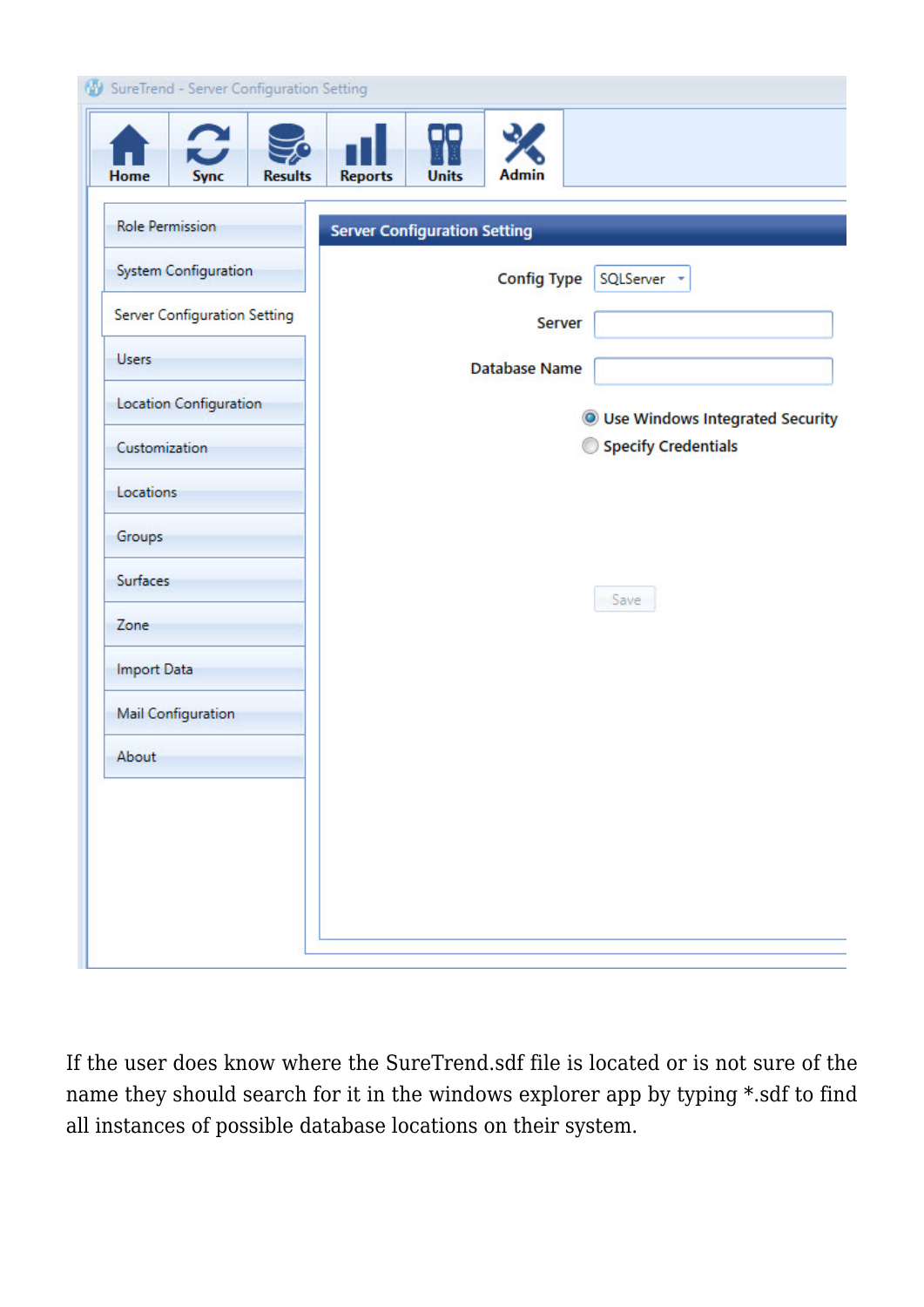

# **[Server Installation](https://help.hygiena.com/kb-doc/s4-server-installation/)**

#### **Click [here](https://help.hygiena.com/knowledgebase/s4-system-requirements/) for system requirements.**

#### **Required Prerequisites**

- 1. **HTTP Activation must be turned on for the server.** This can be done in Server Manager's Roles and Features section under .Net Framework 3.5.
- 2. If installing on a PC make sure it does not go into power saving mode or sleep.

Step OneStep TwoStep ThreeStep Four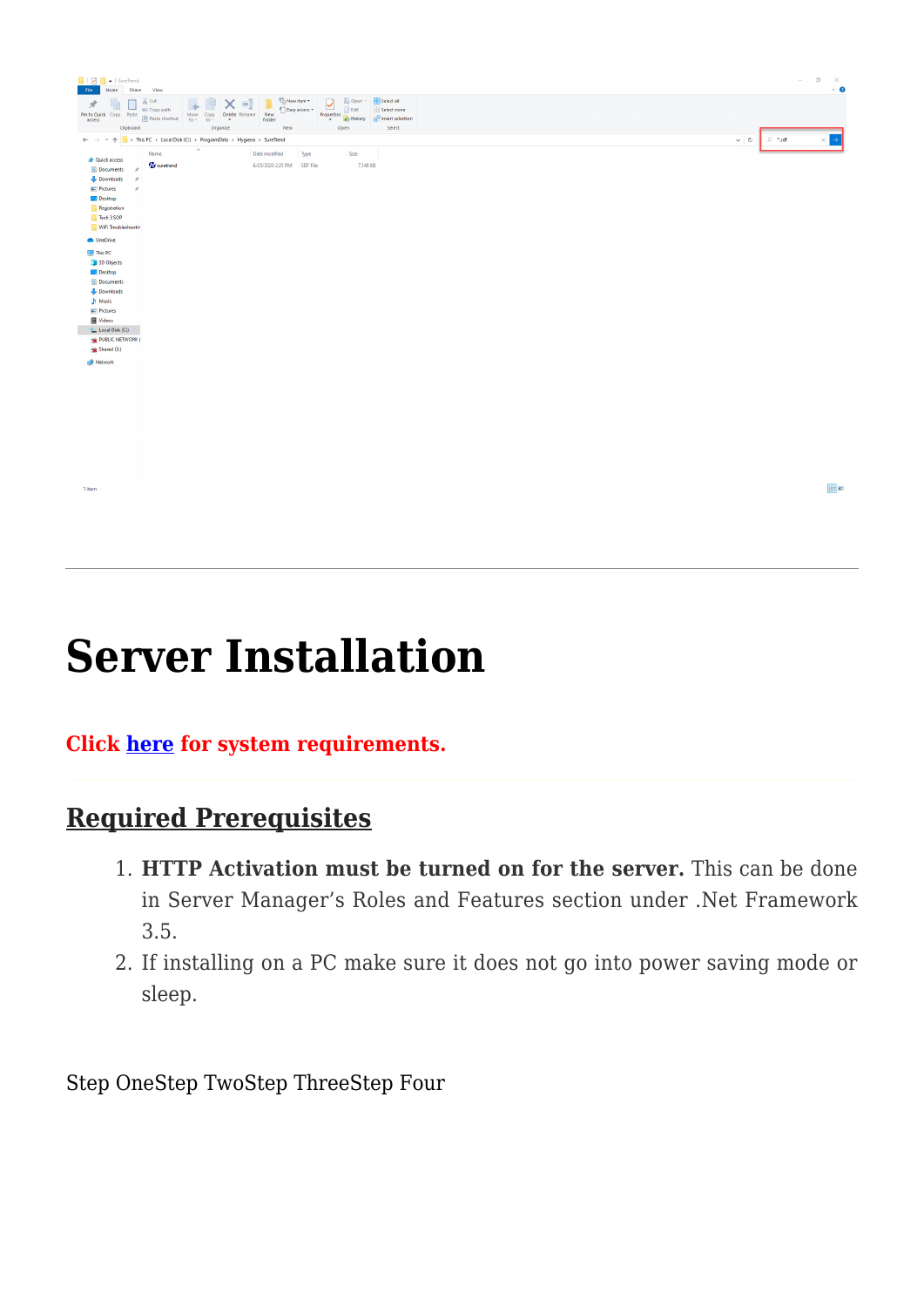

### **Pointing clients to the server**

Step OneStep TwoStep Three

Install SureTrend on any machine you wish to connect to the server **without checking the Multiuser – Distributed Network checkbox during installation**.